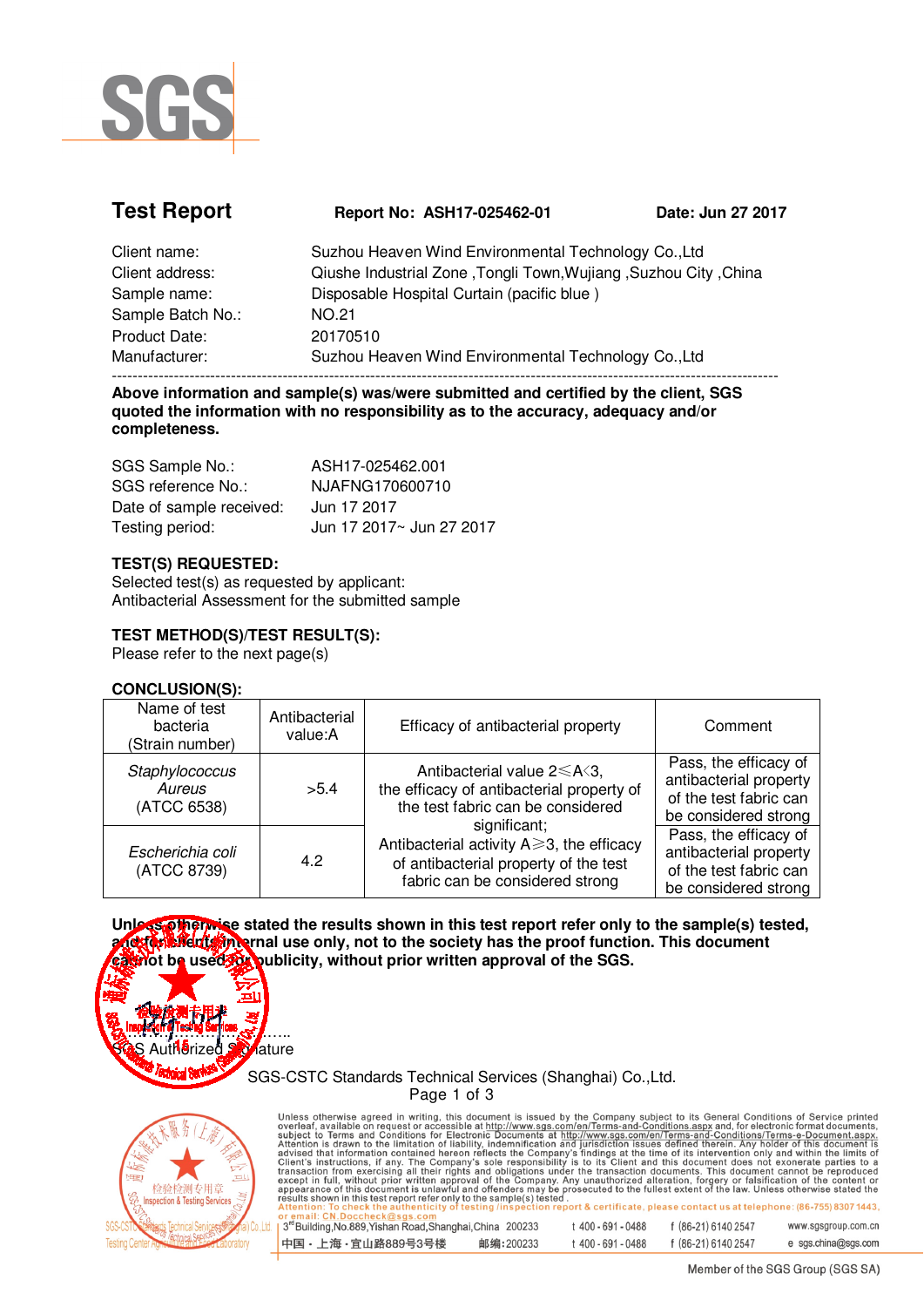

**Test Report Report No: ASH17-025462-01 Date: Jun 27 2017** 

### **TEST METHOD:**

ISO 20743:2013 Textiles-Determination of antibacterial activity of textile products: 8.1 Absorption method

### **TEST ORGANISMS:**

Staphylococcus Aureus ATCC 6538, Escherichia coli ATCC 8739

### **TEST RESULT(S):**

| Name of test bacteria<br>(Strain number)                                              | <b>Staphylococcus Aureus</b><br>(ATCC 6538) |       | Escherichia coli<br>(ATCC 8739)        |       |
|---------------------------------------------------------------------------------------|---------------------------------------------|-------|----------------------------------------|-------|
| Concentration of inoculum (CFU/mL)                                                    | $1.9x10^{5}$                                |       | $2.4x10^5$                             |       |
| Difference of extremes for the three                                                  | 0h                                          | 24h   | 0h                                     | 24h   |
| control specimens(lg)<br>(condition: less than 1)                                     | < 0.1                                       | < 0.1 | < 0.1                                  | < 0.1 |
| Difference of extremes for the three<br>antibacterial testing specimens(lg)           | 0h                                          | 24h   | 0h                                     | 24h   |
| (condition: less than 2)                                                              | < 0.1                                       | < 0.1 | < 0.1                                  | < 0.1 |
| The growth value on the control sample<br>$F$ (F=lgC <sub>t</sub> -lgC <sub>0</sub> ) | $+2.2$<br>$(\lg C_t + 6.7 \lg C_0 + 4.5)$   |       | $+2.9$<br>$(lgCt + 7.6$ $lgC0 + 4.7)$  |       |
| The growth value on the antimicrobial-<br>treated sample<br>G $(G =  gT_t -  gT_0)^*$ | $< -3.2$<br>$( gT_t <+1.3  gT_0 <+3.9)$     |       | $-1.3$<br>$(lgT_t + 3.4, lgT_0 + 4.6)$ |       |
| Antibacterial activity value (A=F-G)                                                  | >5.4                                        |       | 4.2                                    |       |
| Measuring method                                                                      | Plate count method                          |       |                                        |       |
| Sterilization method                                                                  | Autoclave(121°C, 15min)                     |       |                                        |       |
| Incubation time                                                                       | 24h                                         |       |                                        |       |

**REMARK:** The control sample is 100% cotton fabric, provided by SGS lab. \* In case of  $C_0 > T_0$ , substitute  $C_0$  for  $T_0$ .

## SGS-CSTC Standards Technical Services (Shanghai) Co.,Ltd.



**Page 2 of 3**<br>
Unless otherwise agreed in writing, this document is issued by the Company subject to its General Conditions of Service printed<br>
overleaf, available on request or accessible at http://www.sgs.com/en/Terms-a i(s) tested .<br>ection report & certificate, please contact us at telephone: (86-755) 8307 1443, sting/ 3rd Building, No.889, Yishan Road, Shanghai, China 200233 t 400-691-0488 f (86-21) 6140 2547 www.sasaroup.com.cn 中国·上海·宜山路889号3号楼 邮编:200233 t 400-691-0488 f (86-21) 6140 2547 e sgs.china@sgs.com